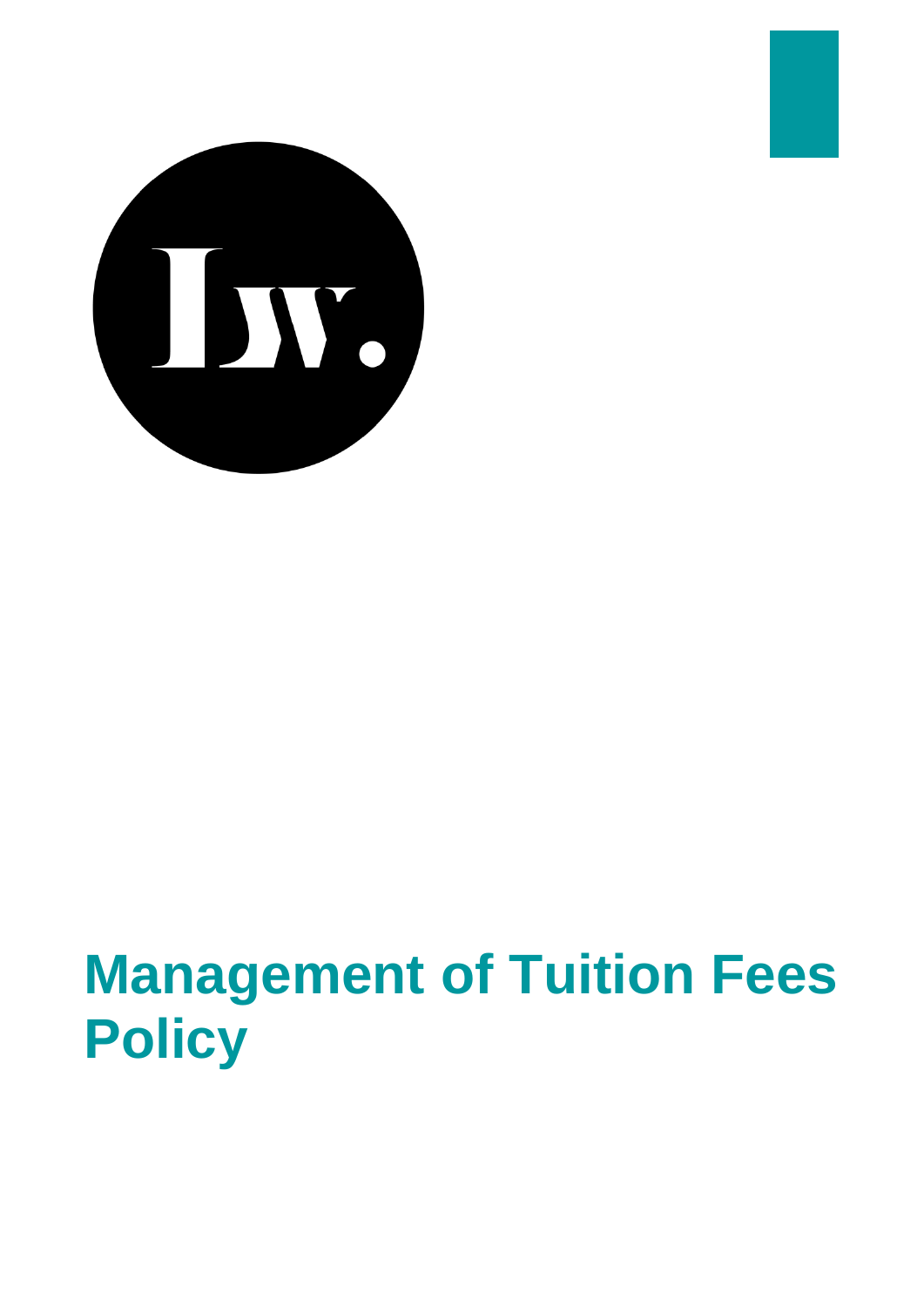# TABLE OF CONTENTS

| 1. |  |
|----|--|
| 2. |  |
| 3. |  |
| 4. |  |
|    |  |
|    |  |
|    |  |
|    |  |
|    |  |
|    |  |
|    |  |
|    |  |
|    |  |
|    |  |
|    |  |
|    |  |
|    |  |
|    |  |
|    |  |
|    |  |
|    |  |
| 5. |  |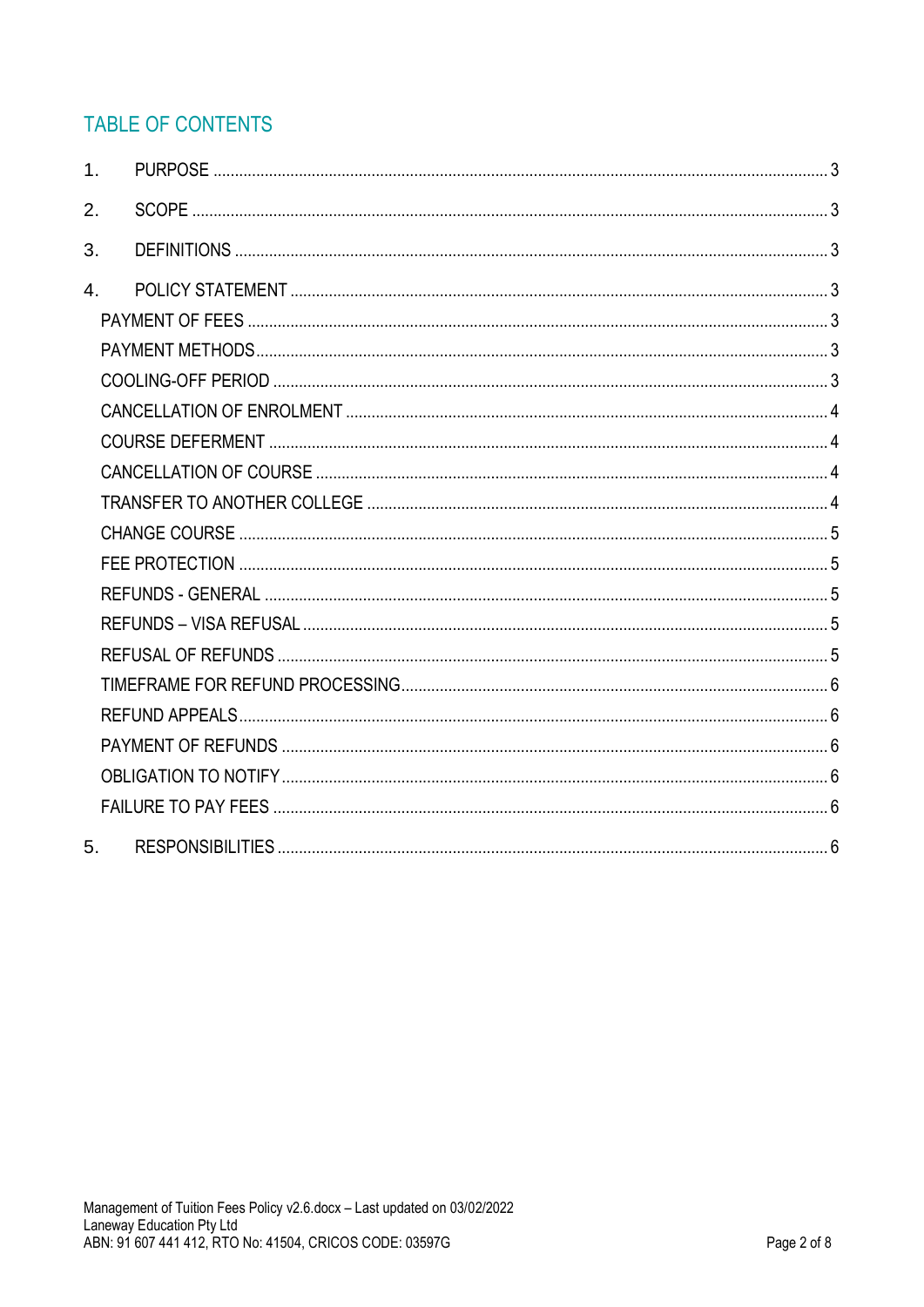# <span id="page-2-0"></span>**1. PURPOSE**

- 1.1 This document specifies Laneway Education's (the College) management of tuition fees policy. It sets out guidance to staff and learners regarding:
	- 1.1.1 fees that must be paid to the College;
	- 1.1.2 payment terms and conditions, including deposits and refunds;
	- 1.1.3 a learner's rights as a consumer, including any statutory cooling-off period, if one applies;
	- 1.1.4 a learner's right to obtain a refund for services not provided by the College in the event the:
		- a) arrangement is terminated early; or
		- b) the College fails to provide the services.

#### <span id="page-2-1"></span>**2. SCOPE**

2.1 This document applies to all staff and learners in the College.

#### <span id="page-2-2"></span>**3. DEFINITIONS**

- 3.1 *Non-tuition fees* include books and equipment, health insurance, administration, accommodation, and assistance to apply for or hold a student visa.
- 3.2 *Tuition fees* include fees for lectures, tutorials, tutoring sessions, training, excursions, fieldwork, laboratories, or practical experience that form part of the student's course (whether mandatory or not), or are intended to assist the student to progress in their course, or are ancillary to the activities that form part of the student's course listed previously.
- 3.3 *Cooling-Off period* is inclusive of business days and weekends
- 3.4 *Packaged course* refers to an enrolment by a learner that includes multiple courses, to be completed one after the other as outlined in the corresponding Letter of Offer.

#### <span id="page-2-4"></span><span id="page-2-3"></span>**4. POLICY STATEMENT**

#### **Payment of Fees**

- 4.1 Learners have the choice to pay their tuition fees in full or over agreed instalments.
- 4.2 If a learner decides not to pay their tuition fees in full, an initial minimum payment is required at the time of enrolment.
- 4.3 The remaining course fees, if any, are to be paid in alignment with the agreed instalment plan as listed on the learner's Letter of Offer, over the remainder of the course.

#### <span id="page-2-5"></span>**Payment Methods**

- 4.4 Fees can be paid in the following methods:
	- 4.4.1 Bank deposit;
	- 4.4.2 Bank cheque;
	- 4.4.3 Electronic bank transfer;
	- 4.4.4 EFTPOS;
	- 4.4.5 Credit card; or
	- 4.4.6 Cash.

#### <span id="page-2-6"></span>**Cooling-Off Period**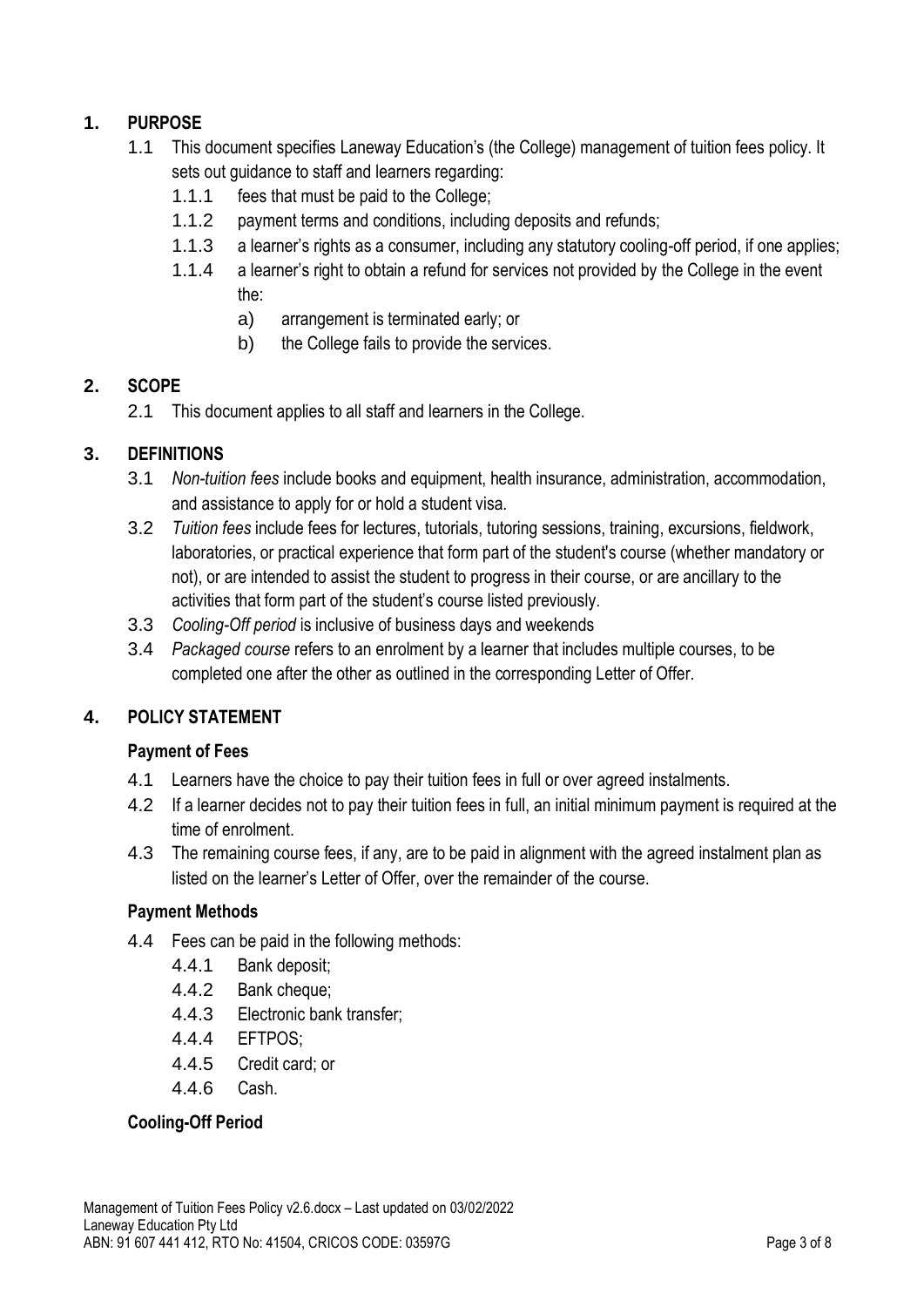- 4.5 The College offers a 10-day cooling off period that commences from the date the learner signs their Student Enrolment Agreement, indicating their understanding and acceptance of the College terms and conditions.
- 4.6 If, during this 10-day cooling off period, a learner informs the College that they do not wish to continue with their enrolment, they will be entitled to a full refund of the tuition fees paid and their enrolment will be cancelled.

#### <span id="page-3-0"></span>**Cancellation of Enrolment**

- 4.7 An enrolment cancellation initiated by a learner *after* the 10-day cooling off period but before the commencement of the course, must be made to the College in writing and is deemed to take effect on receipt of that written notification.
- 4.8 If a learner cancels their enrolment more than 28 days prior to the course commencement date, they will be entitled to a full refund of the tuition fees paid less a \$500 cancellation fee and their enrolment will be cancelled.
- 4.9 If a learner cancels their enrolment between 28 days and 14 days prior to the course commencement date, they will be entitled to a full refund of the tuition fees paid less a \$750 cancellation fee and their enrolment will be cancelled.
- 4.10 If a learner cancels their enrolment 14 days or less prior to the course commencement date, they will not be entitled to a refund of the tuition fees paid and their enrolment will be cancelled.
- 4.11 There will be no refund of tuition fees paid if a learner cancels their enrolment after the commencement of the course.
- 4.12 For learners enrolled in a packaged course, the above cancellation periods are applicable to their first course start date. After the commence of the learners first course, no further cancellation windows with a refund of tuition fees apply

# <span id="page-3-1"></span>**Course Deferment**

- 4.13 If a learner defers their intended course start date prior to the course commencement date, a \$50 change fee will apply.
- 4.14 If a learner is granted a course deferment and later cancels their enrolment at least 14 days prior to the new course commencement date, the learner will be entitled to a refund of tuition fees paid less a \$750 cancellation fee and their enrolment will be cancelled.
- 4.15 If a learner is granted a course deferment and later cancels their enrolment less than 14 days prior to the new course commencement date, they will not be entitled to a refund of the tuition fees paid and their enrolment will be cancelled.

# <span id="page-3-2"></span>**Cancellation of Course**

- 4.16 If the College is unable to provide services for which the learner has prepaid, the learner will:
	- 4.16.1 be placed into an equivalent course such that:
		- a) the new location is suitable to the learner; and
		- b) the learner receives the full services for which they have prepaid at no additional cost to the learner; or
	- 4.16.2 be paid a refund of any prepaid fees for services yet to be delivered above the threshold prepaid fee amount (\$1,500.00) within 14 days.

# <span id="page-3-3"></span>**Transfer to Another College**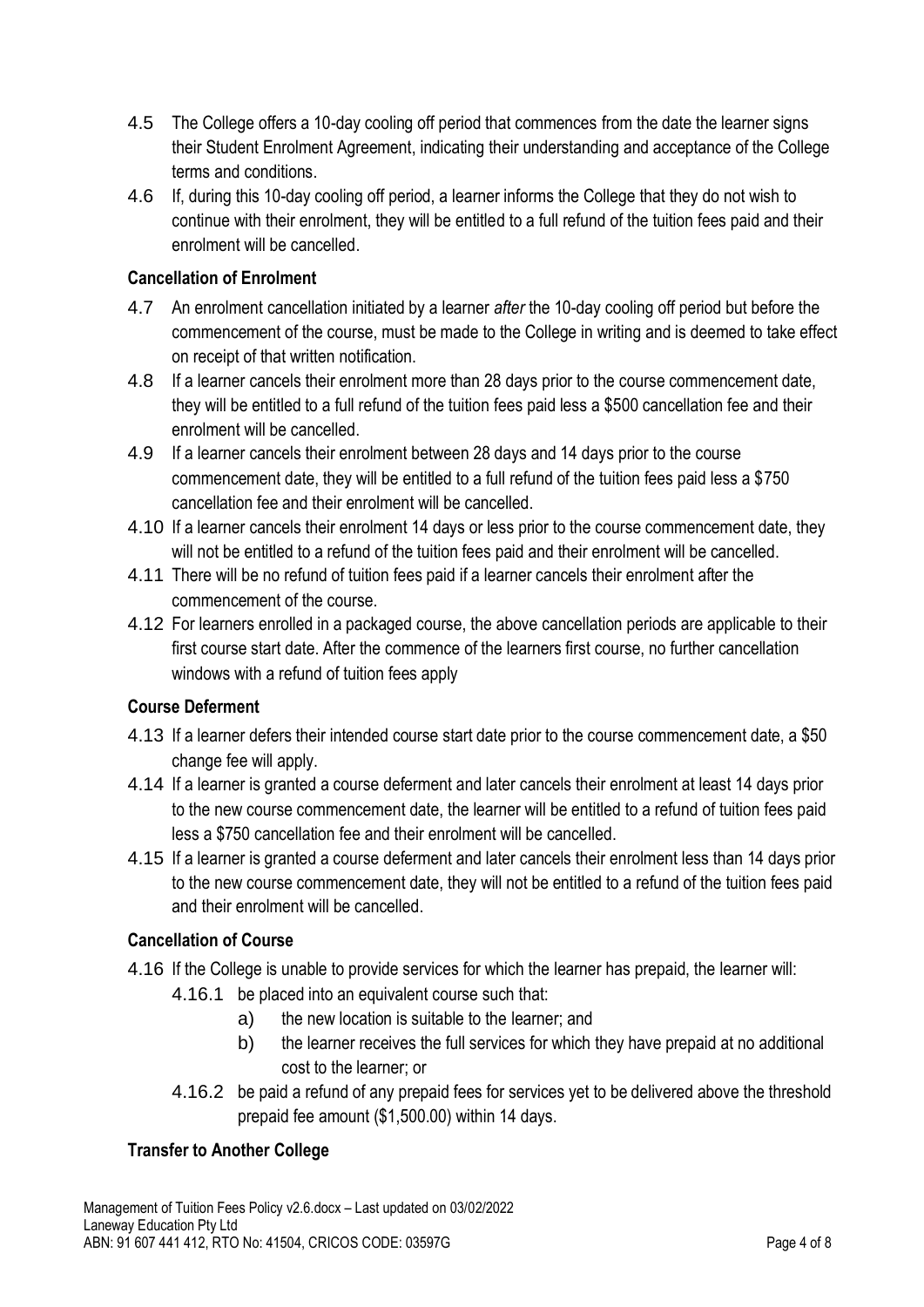- 4.17 Where a learner seeks to transfer their enrolment to another college, the learner shall not be entitled to a refund of any course fees paid.
- 4.18 The learner seeking to transfer to another provider must settle all outstanding fees prior to being granted a release.

# <span id="page-4-0"></span>**Change Course**

- 4.19 Should a learner wish to change their course, the request must be made in writing to the College.
- 4.20 Any changes to a different course after commencement of the first course will incur an administration fee of \$500.00.

# <span id="page-4-1"></span>**Fee Protection**

4.21 Fee payments are protected by our admission to the Tuition Protection Service.

#### <span id="page-4-2"></span>**Refunds - General**

- 4.22 All applications for a refund of tuition fees paid to us are to be made when completing a course Withdrawal Form.
- 4.23 A completed Course Withdrawal Form may be accompanied by evidence to support the application.
- 4.24 Course Withdrawal Forms are available from the College website.
- 4.25 The College will provide a full refund of any tuition fees paid, less a \$250 administration fee, if:
	- 4.25.1 political or civil unrest or natural disasters prevent the learner leaving their home country or paying fees in full;
	- 4.25.2 the learner is unable to commence their course because of a serious and prolonged illness, disability or death of a parent, sibling, spouse or child;
- 4.26 The College will provide a full refund of any tuition fees paid if:
	- 4.26.1 the offer of a place is withdrawn;
	- 4.26.2 the course which was applied for is no longer offered; or
	- 4.26.3 we refuse to enrol the learner in a course.

# <span id="page-4-3"></span>**Refunds – Visa refusal**

- 4.27 In the case of a visa refusal:
	- 4.27.1 if the application for a visa to study in Australia is rejected before the commencement date of the enrolled course and Laneway Education receives notification in writing and a copy of the Australian Embassy rejection letter at least 24 hours prior to the commencement date of your course, the College will provide a full refund of any tuition fees paid less a \$250 administration fee.
	- 4.27.2 if the application for a visa to study in Australia is rejected after the commencement date of the enrolled course or if Laneway Education receives notification in writing and a copy of the Australian Embassy rejection letter after the commencement date of the enrolled course, the College will provide a refund on a pro-rata basis for any unused tuition fees paid less a \$250 administration fee.

#### <span id="page-4-4"></span>**Refusal of Refunds**

- 4.28 A refund will not be provided:
	- 4.28.1 in any circumstances where the learner has supplied fraudulent, forged or deliberately misleading documentation;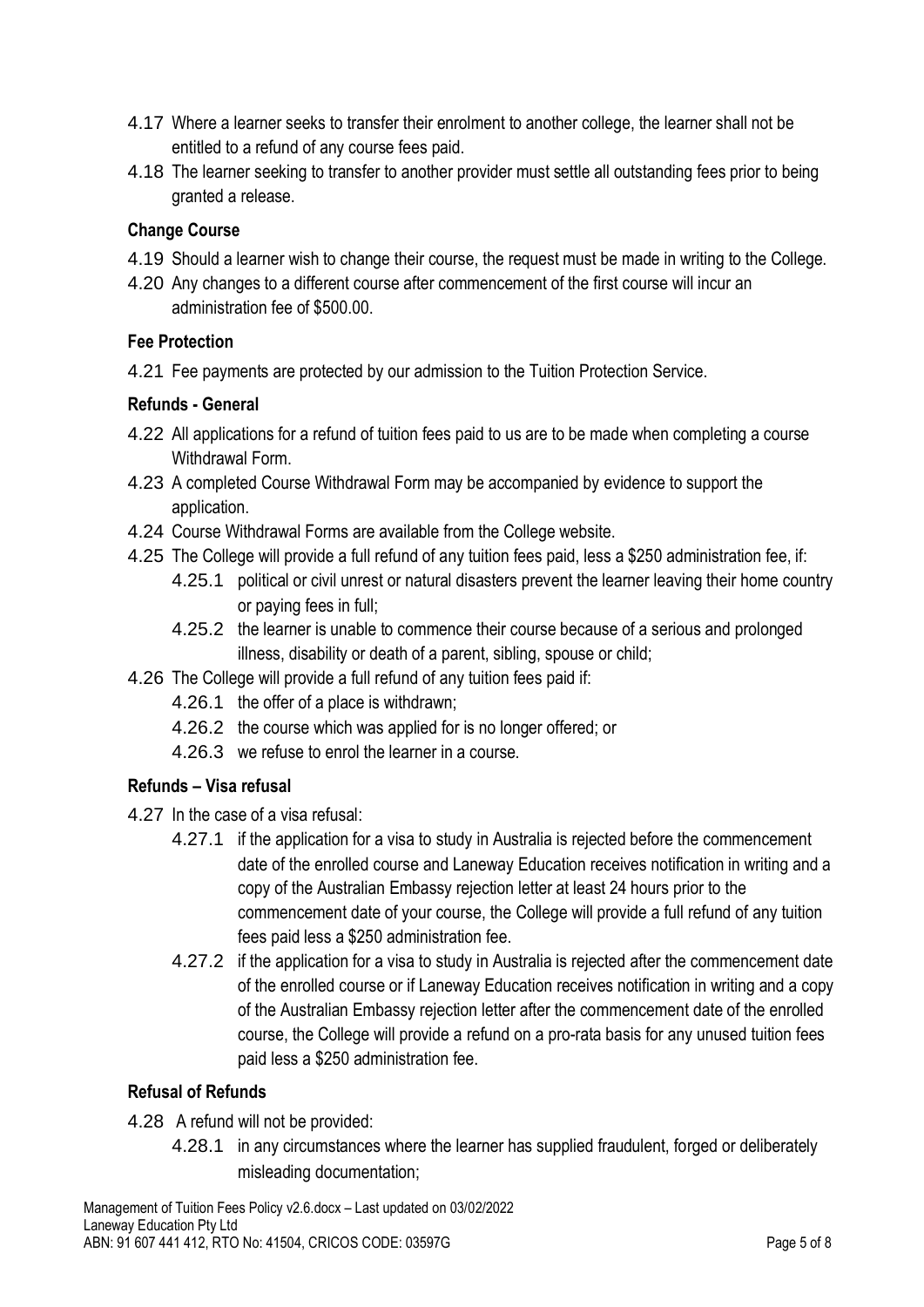- 4.28.2 where the learner has had their enrolment terminated due to either academic or behavioral misconduct;
- 4.28.3 if a request for a refund is submitted after the learner has had their enrolment terminated due to non-payment of course fees.

#### <span id="page-5-0"></span>**Timeframe for Refund Processing**

4.29 All applications for refund shall be determined within 10 working days.

#### <span id="page-5-1"></span>**Refund Appeals**

4.30 Learners who are not satisfied with the outcome of the refund process may access the College complaints and appeals process.

#### <span id="page-5-2"></span>**Payment of Refunds**

- 4.31 Once approved, refunds will be credited to the learner's account or where an account is named as the source account within the contract, to that account, within 28 days and will be based on the Australian dollar fee for the course rather than any foreign currency amount.
- 4.32 If the course is being terminated, the amount will be paid within four weeks after the written notification date by electronic transfer to a bank. The College will not compensate learners for any exchange rate differences or transfer costs that have occurred when undertaking foreign currency exchange.

#### <span id="page-5-3"></span>**Obligation to Notify**

- 4.33 Learners must notify the College in writing of their intention to cease enrolment, and they remain liable for any course fees due up until that date**.**
- 4.34 The date that the College confirms receipt of the notice will be the date used for all calculations.

#### <span id="page-5-4"></span>**Failure to Pay Fees**

- 4.35 It is the learner's responsibility to pay fees on time according to the payment plan agreed upon at time of course enrolment. A late payment fee of \$120 will be applied to students that pay owed fees after the due date.
- 4.36 Should a learner require an extension for their fee payments, they must apply in writing via email to the College at least two weeks prior to fees being due.
- 4.37 Should a learner not pay fees on time according to the payment plan agreed upon at time of course enrolment, and not discuss their payment issues with the College, the College will inform the learner in writing of its intention to cancel their enrolment. The learner will be provided with 20 working days in which to access the College's complaints and appeals process.
- 4.38 If the learner chooses not to access the College's complaints and appeals process, the College will cancel the learner's enrolment and notify the Department of Home Affairs via PRISMS.
- 4.39 The learner will be advised to contact the Department of Home Affairs regarding the impact on their student visa.

#### <span id="page-5-5"></span>**5. RESPONSIBILITIES**

5.1 Laneway Education implements a RASCI Responsibility Matrix to assign and display responsibilities of individuals to carry out a process within the organisation.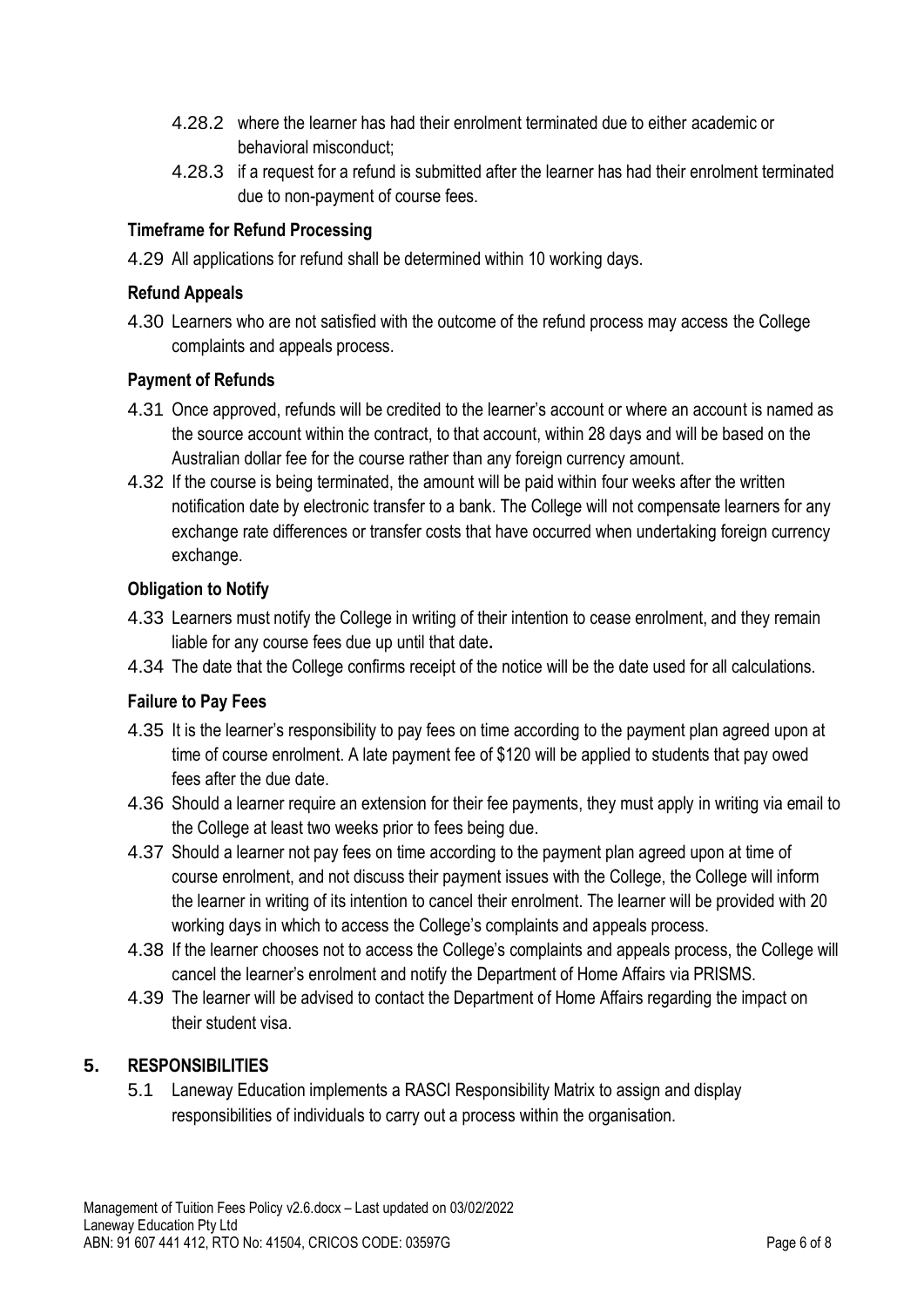|              | CEO    | Gro<br><b>P</b><br>Head | Product<br>$\overline{5}$<br>Head | Enrolment<br>Administration<br>Coordinator<br><b>Dure</b> | <b>Members</b><br>Enrolment<br>Administration<br>eam<br>and | rainers and<br>SSessors<br>◁ | Members<br>Experience<br>Team Memt<br>Student | Team<br>Members<br>Growth | Head of<br>Compliance |
|--------------|--------|-------------------------|-----------------------------------|-----------------------------------------------------------|-------------------------------------------------------------|------------------------------|-----------------------------------------------|---------------------------|-----------------------|
| R            |        |                         |                                   | $\checkmark$                                              | $\checkmark$                                                |                              |                                               |                           |                       |
| $\mathsf{A}$ | v<br>∧ |                         |                                   |                                                           |                                                             |                              |                                               |                           |                       |
| 'S           |        | v                       | ◡                                 |                                                           |                                                             |                              |                                               |                           |                       |
| $\mathbf C$  |        |                         |                                   |                                                           |                                                             |                              |                                               |                           | v                     |
|              |        |                         |                                   |                                                           |                                                             |                              |                                               |                           |                       |

- 'R' Responsible the person who is responsible for carrying out the entrusted task, monitoring compliance and maintaining records.
- 'A' Accountable (also Approver) the person who is responsible for the whole task and who is responsible 'for what has been done.
- 'S' Support the person who provides support during the implementation of the process.
- 'C' Consulted the person who can provide valuable advice or consultation for the process.
- Informed the person who should be informed about the process.

| <b>Policy and Procedure Contact Person</b> | Dan Wortley        |
|--------------------------------------------|--------------------|
| <b>Contact Details</b>                     | dan@laneway.edu.au |

|                               | CEO                                                                                                                                                                                                                                                                                                                                                                                                                                                                                                                          | <b>Head of Growth</b>                                                                                                               | <b>Head of Product</b>                                                                                                                                                         | and Enrolment<br>Coordinator<br>Administration | <b>Team Members</b><br>and Enrolment<br>Administration                      | Trainers and<br>Assessors | eam Members<br>Experience<br>Student | Growth Team<br>Members | Head of<br>Compliance |  |
|-------------------------------|------------------------------------------------------------------------------------------------------------------------------------------------------------------------------------------------------------------------------------------------------------------------------------------------------------------------------------------------------------------------------------------------------------------------------------------------------------------------------------------------------------------------------|-------------------------------------------------------------------------------------------------------------------------------------|--------------------------------------------------------------------------------------------------------------------------------------------------------------------------------|------------------------------------------------|-----------------------------------------------------------------------------|---------------------------|--------------------------------------|------------------------|-----------------------|--|
| $\overline{R}$                |                                                                                                                                                                                                                                                                                                                                                                                                                                                                                                                              |                                                                                                                                     |                                                                                                                                                                                | X                                              | X                                                                           |                           |                                      |                        |                       |  |
| $\frac{A}{S}$                 | X                                                                                                                                                                                                                                                                                                                                                                                                                                                                                                                            |                                                                                                                                     |                                                                                                                                                                                |                                                |                                                                             |                           |                                      |                        |                       |  |
|                               |                                                                                                                                                                                                                                                                                                                                                                                                                                                                                                                              | X                                                                                                                                   | X                                                                                                                                                                              |                                                |                                                                             |                           |                                      |                        | X                     |  |
|                               |                                                                                                                                                                                                                                                                                                                                                                                                                                                                                                                              |                                                                                                                                     |                                                                                                                                                                                |                                                |                                                                             | X                         | X                                    | X                      |                       |  |
| 'R'<br>'A'<br>ʻS'<br>'C'<br>Ŧ | Responsible - the person who is responsible for carrying out the entrusted task, monitoring compliance<br>and maintaining records.<br>Accountable (also Approver) – the person who is responsible for the whole task and who is responsible<br>'for what has been done.<br>Support – the person who provides support during the implementation of the process.<br>Consulted - the person who can provide valuable advice or consultation for the process.<br>Informed - the person who should be informed about the process. |                                                                                                                                     |                                                                                                                                                                                |                                                |                                                                             |                           |                                      |                        |                       |  |
|                               |                                                                                                                                                                                                                                                                                                                                                                                                                                                                                                                              | <b>Policy and Procedure Contact Person</b>                                                                                          |                                                                                                                                                                                |                                                | Dan Wortley                                                                 |                           |                                      |                        |                       |  |
|                               | <b>Contact Details</b>                                                                                                                                                                                                                                                                                                                                                                                                                                                                                                       |                                                                                                                                     |                                                                                                                                                                                |                                                |                                                                             | dan@laneway.edu.au        |                                      |                        |                       |  |
|                               |                                                                                                                                                                                                                                                                                                                                                                                                                                                                                                                              |                                                                                                                                     |                                                                                                                                                                                |                                                |                                                                             |                           |                                      |                        |                       |  |
|                               | <b>Revision History</b>                                                                                                                                                                                                                                                                                                                                                                                                                                                                                                      |                                                                                                                                     |                                                                                                                                                                                |                                                |                                                                             |                           |                                      |                        |                       |  |
| <b>Date</b>                   |                                                                                                                                                                                                                                                                                                                                                                                                                                                                                                                              | Version                                                                                                                             |                                                                                                                                                                                | <b>Description of Modifications</b>            |                                                                             |                           |                                      | <b>Approved By</b>     |                       |  |
|                               | 12/06/2017                                                                                                                                                                                                                                                                                                                                                                                                                                                                                                                   | 1.0                                                                                                                                 | Original                                                                                                                                                                       |                                                |                                                                             |                           |                                      |                        | Dan Wortley           |  |
|                               | 14/06/2017<br>1.1<br>Document style and content edits                                                                                                                                                                                                                                                                                                                                                                                                                                                                        |                                                                                                                                     |                                                                                                                                                                                |                                                |                                                                             |                           |                                      | Dan Wortley            |                       |  |
|                               | 12/08/2017<br>1.2<br>Document style and content edits                                                                                                                                                                                                                                                                                                                                                                                                                                                                        |                                                                                                                                     |                                                                                                                                                                                |                                                |                                                                             |                           |                                      | Dan Wortley            |                       |  |
|                               | 04/10/2017                                                                                                                                                                                                                                                                                                                                                                                                                                                                                                                   | 1.3                                                                                                                                 |                                                                                                                                                                                | Minor content edits                            |                                                                             |                           |                                      | Dan Wortley            |                       |  |
| 30/11/2017<br>1.4             |                                                                                                                                                                                                                                                                                                                                                                                                                                                                                                                              |                                                                                                                                     |                                                                                                                                                                                | and minor content edits                        | Amendment to minimum initial payment amount                                 | Dan Wortley               |                                      |                        |                       |  |
|                               | 06/03/2018                                                                                                                                                                                                                                                                                                                                                                                                                                                                                                                   | 1.5                                                                                                                                 |                                                                                                                                                                                |                                                | Amendment to initial minimum payment and<br>clarification of refund amounts |                           |                                      | Dan Wortley            |                       |  |
|                               | Clarification of refund amounts post course<br>29/05/2018<br>1.6<br>commencement                                                                                                                                                                                                                                                                                                                                                                                                                                             |                                                                                                                                     |                                                                                                                                                                                |                                                | Dan Wortley                                                                 |                           |                                      |                        |                       |  |
|                               | Amendment and clarification of refund amounts<br>29/08/2018<br>1.7<br>paid to learners                                                                                                                                                                                                                                                                                                                                                                                                                                       |                                                                                                                                     |                                                                                                                                                                                |                                                |                                                                             | Dan Wortley               |                                      |                        |                       |  |
|                               | Clarification of the application form to be used to<br>Dan Wortley<br>03/01/2019<br>1.8<br>request a refund                                                                                                                                                                                                                                                                                                                                                                                                                  |                                                                                                                                     |                                                                                                                                                                                |                                                |                                                                             |                           |                                      |                        |                       |  |
|                               | 22/03/2019                                                                                                                                                                                                                                                                                                                                                                                                                                                                                                                   | 2.0                                                                                                                                 | Company name change and replacement of<br>Dan Wortley<br>repealed Department of Immigration and Border<br>Protection with the Department of Home Affairs                       |                                                |                                                                             |                           |                                      |                        |                       |  |
|                               | Minor document format and content edits<br>04/06/2019<br>2.1                                                                                                                                                                                                                                                                                                                                                                                                                                                                 |                                                                                                                                     |                                                                                                                                                                                |                                                |                                                                             |                           | <b>Stuart Hicks</b>                  |                        |                       |  |
|                               | 18/09/2019                                                                                                                                                                                                                                                                                                                                                                                                                                                                                                                   | 2.2                                                                                                                                 | Addition of definitions section to include the<br><b>Stuart Hicks</b><br>definitions of tuition and non-tuition fees as stated<br>in the newly released ESOS Regulations 2019. |                                                |                                                                             |                           |                                      |                        |                       |  |
|                               | 05/02/2020                                                                                                                                                                                                                                                                                                                                                                                                                                                                                                                   | 2.3                                                                                                                                 | Dan Wortley<br>Clarification of when the 10-day cooling off period<br>begins. Clarification of refund amount for visa<br>refusal situations                                    |                                                |                                                                             |                           |                                      |                        |                       |  |
|                               | 21/04/2020                                                                                                                                                                                                                                                                                                                                                                                                                                                                                                                   | 2.4                                                                                                                                 | Amendment to administration fee related to refunds<br>Dan Wortley<br>associated with a visa refusal                                                                            |                                                |                                                                             |                           |                                      |                        |                       |  |
|                               | Laneway Education Pty Ltd                                                                                                                                                                                                                                                                                                                                                                                                                                                                                                    | Management of Tuition Fees Policy v2.6.docx - Last updated on 03/02/2022<br>ABN: 91 607 441 412, RTO No: 41504, CRICOS CODE: 03597G |                                                                                                                                                                                |                                                |                                                                             |                           |                                      |                        | Page 7 of 8           |  |